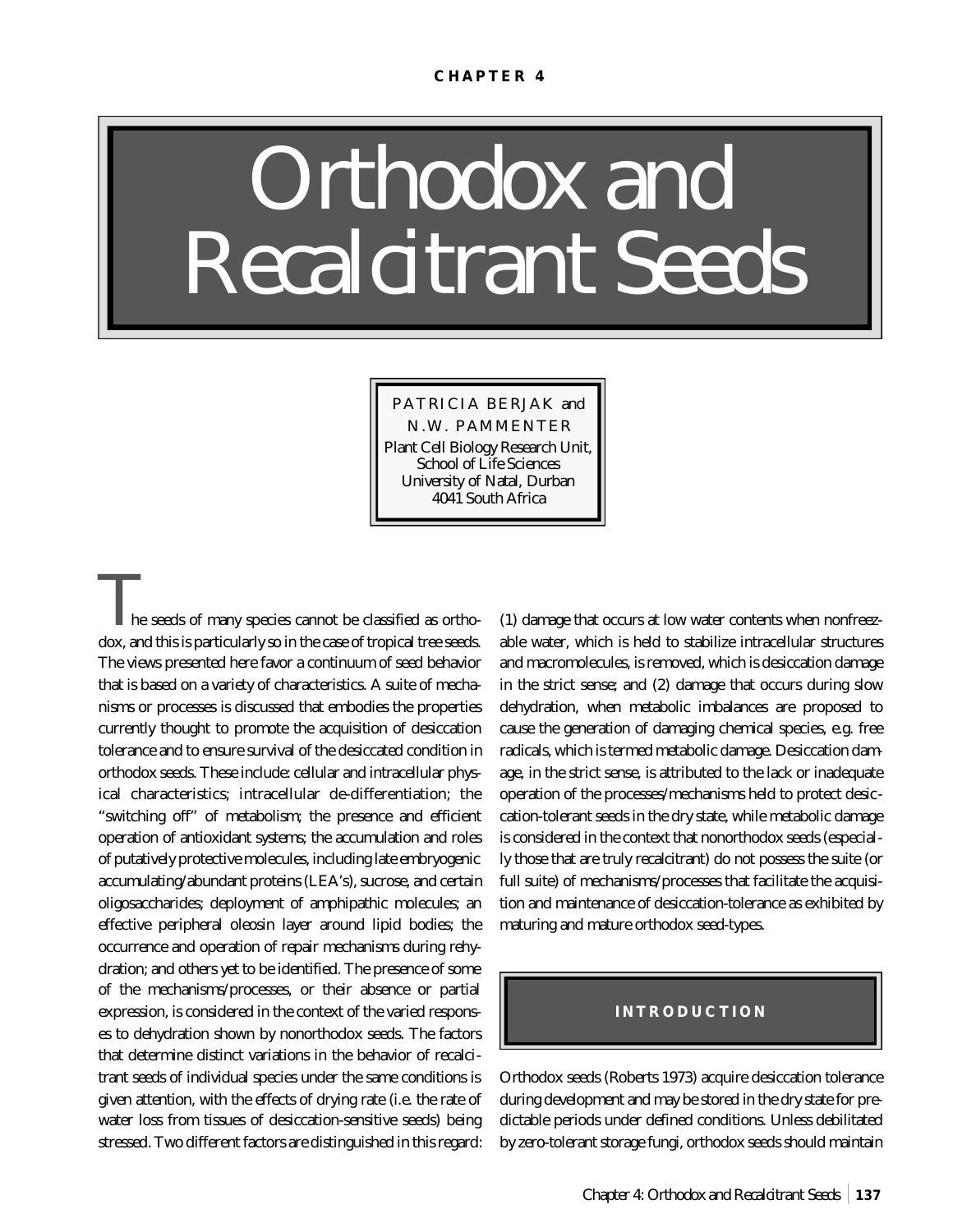high vigor and viability at least from harvest until the next growing season (Berjak and others 1989) or for many decades at -18 °C (IBPGR 1976). Generally, such seeds undergo a period of drying during their maturation and are shed at low water content which is in equilibrium with the prevailing relative humidity (r.h.). The equilibrium water content at any particular r.h. is determined by seed composition, but all orthodox seeds can withstand dehydration to around 5 percent (0.053 g  $H_2O g^{-1}$  dry material [g g<sup>-1</sup>]), even when maturation drying is not completed prior to shedding. *Any seed that does not behave this way is not orthodox*, and, in fact, the seeds of a great number of tropical species may accordingly be *nonorthodox*. Nonorthodox seeds have so far been described as either being *recalcitrant* (Roberts 1973) or *intermediate* (Ellis and others 1990a) according to their storage behavior.

Recalcitrant seeds are those that undergo little, or no, maturation drying and *remain desiccation sensitive* both during development and after they are shed. The situation is, however, far more complex than this because of the wide range of variability among recalcitrant seeds of different species and, indeed, of individual species under different conditions (Berjak and Pammenter 1997). Such seeds are shed hydrated, but the water content can generally be anywhere in the range from 0.43 to 4.0 g  $g^{-1}$ , which is 30 to 80 percent on a wet mass basis (wmb). Shedding water content is partly species characteristic, depending on the degree of dehydration that occurs late during seed development; this has been suggested to be correlated with the *degree of desiccation tolerance* developed by individual species (Finch-Savage 1996).

Recalcitrant seeds are not equally desiccation sensitive, in that variable degrees of dehydration are tolerated depending on the species. This implies that the processes or mechanisms (see below) that confer desiccation tolerance are variably developed or expressed in the nonorthodox condition. As diverse mechanisms have been suggested to be involved in the acquisition of desiccation tolerance and maintenance of the integrity of dehydrated orthodox seeds, it should be appreciated that any one of these may be absent, or present but ineffective, in recalcitrant seeds. Another important consideration is that desiccation tolerance is probably controlled by the *interplay* of mechanisms or processes, *and not by any one, acting in isolation*. Thus, the absence or incomplete expression of any factor proposed to confer dehydration tolerance could have profound consequences on the ability of a seed species to withstand a measure of dehydration below a particular level of hydration.

Differential desiccation sensitivity among recalcitrant seeds of various species is clearly shown by their different responses when subjected to the same drying regime–those of some species tolerating only a slight degree of dehydration, but others surviving to far lower water contents. There are also

marked differences in the rates at which water will be lost from seeds of various species under the same dehydrating conditions (Farrant and others 1989). Other factors, too, influence the postharvest responses of recalcitrant seeds, e.g. developmental status (Berjak and Pammenter 1997, Berjak and others 1992, Berjak and others 1993, Finch-Savage 1996, Finch-Savage and Blake 1994) and chilling sensitivity (Berjak and Pammenter 1997).

In terms of desiccation sensitivity alone, therefore, it is not merely that a seed species *is* recalcitrant, but rather, *how recalcitrant* it is. This fact led to the proposal of a continuum of recalcitrant seed behavior, from species that are highly desiccation–and probably also chilling–sensitive, to those that will tolerate drying to the lowest water content still commensurate with recalcitrant seed behavior and will also tolerate relatively low temperatures (Farrant and others 1988).

The concept of a continuum of postharvest seed behavior (that is, dependent on preshedding developmental events) extends beyond the category of recalcitrant seeds. The continuum grades from extreme desiccation-sensitive types through the minimally recalcitrant types, to the intermediate seed species that do not react adversely to low temperatures, through those that are chilling sensitive when dehydrated (Hong and Ellis 1996), and finally to orthodox seeds that will tolerate less or more extreme dehydration (Vertucci and Roos 1990). It is also possible that there are seed species that behave in a manner that characterizes them as lying *between* the hitherto-defined categories: recalcitrant, intermediate, and orthodox. The idea of an extended continuum of seed behavior from the most desiccation tolerant of orthodox species, to the recalcitrant species that are most sensitive to even slight water loss, embodies many properties of seeds and their responses (Berjak and Pammenter 1994, 1997). It has its foundations in an appreciation of the physiological status of seeds at various water potentials (Vertucci 1993, Vertucci and Farrant 1995, Vertucci and Roos 1990) and the properties of water at the various hydration levels corresponding to specified water potential ranges (Vertucci 1993, Vertucci and Farrant 1995). It is more meaningful to consider seed responses to dehydration in terms of water potential rather than water content, but, since these two measures can be loosely correlated (Vertucci and Farrant 1995), the more familiar water content terminology is used here.

According to Vertucci and Farrant (1995): "Discrete changes in metabolic activity with moisture content are hypothesized to be associated with discrete changes in the physical properties of water… Thus upon the loss of water with certain properties, an essential function provided by [that] water is no longer possible. A tissue that is not damaged by the removal of a certain type of water has developed mechanisms to tolerate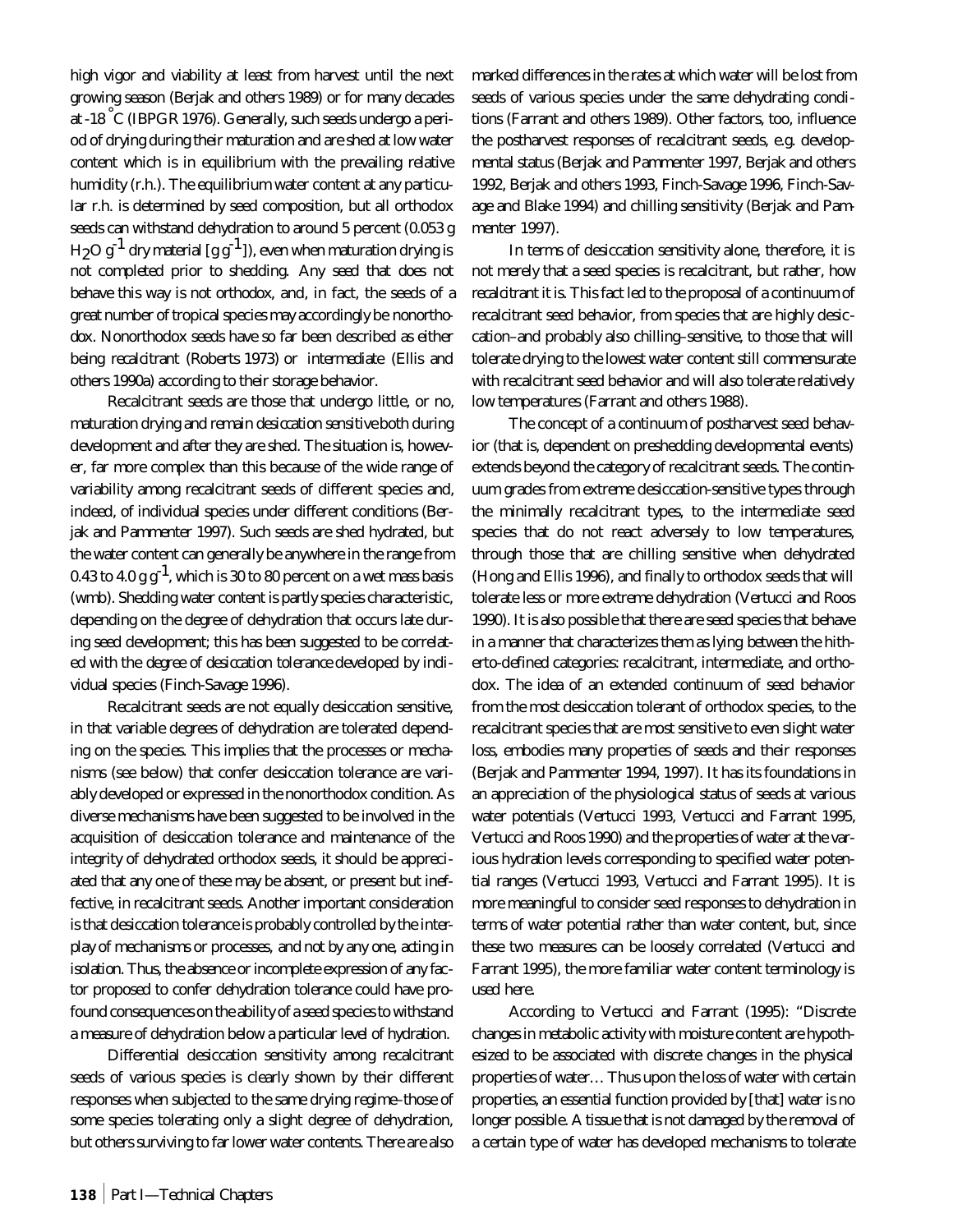or avoid that particular stress." While the discussion that follows is not dependent on the reader's appreciation of the differences in the types of intracellular water, the basis of the arguments presented is that sequential removal of water with specific properties will have particular damaging effects on seed tissues that are not possessed of the appropriate mechanisms or processes to counteract that damage. We will, however, focus on the mechanisms or processes themselves.

## **MECHANISMS IMPLICATED IN DESICCATION TOLERANCE**

It is most expedient to consider the processes or mechanisms listed below, which might confer protection against desiccation, and their deficiency or absence, which could contribute to the *relative degrees of desiccation sensitivity*.

- Intracellular physical characteristics such as
	- reduction of the degree of vacuolation,
	- amount and nature of insoluble reserves accumulated,
	- integrity of the cytoskeleton,
	- conformation of the DNA, chromatin, and nuclear architecture.
- Intracellular de-differentiation, which effectively results in the minimization of surface areas of membranes and probably also of the cytoskeleton.
- "'Switching off" of metabolism.
- Presence, and efficient operation of, antioxidant systems.
- Accumulation and roles of putatively protective molecules, including late embryogenic accumulating/abundant proteins (LEA's), sucrose and certain oligosaccharides, or galactosyl cyclitols.
- Deployment of certain amphipathic molecules.
- An effective peripheral oleosin layer around lipid bodies.
- The presence and operation of repair mechanisms during rehydration.

In the discussion that follows comparisons are made, as far as is possible, between desiccation-sensitive and orthodox seeds, and of the status of the processes or mechanisms that have been suggested to contribute to desiccation tolerance. Although the interrelationships among them are far from being resolved, these processes or mechanisms are those that have been implicated to date in the acquisition and maintenance of desiccation tolerance. However, it is important to realize that

additional properties that contribute to the ability of seeds to withstand extreme dehydration are likely to be elucidated.

## **INTRACELLULAR PHYSICAL CHARACTERISTICS**

#### Vacuolation and Reserve Deposition

In 1957, Iljin had already identified one of the major requirements of cells of desiccation-tolerant plant material: the ability to withstand mechanical stress. Vacuole volume reduction, whether by the shrinkage of the space occupied by these usually fluid-filled organelles or by their becoming filled with insoluble reserve material, is one of the mechanisms that would contribute to increased mechanical resilience of cells to dehydration. This aspect was examined by Farrant and others (1997) for (1) *Avicennia marina*, the highly recalcitrant seeds of which can withstand very little dehydration either before or after they are shed; (2) *Aesculus hippocastanum*, a temperate recalcitrant species, the seeds of which overwinter in the hydrated condition during which the necessary stratification occurs to facilitate germination the following spring; and (3) *Phaseolus vulgaris*, a typical orthodox seed that attains a low water content prior to shedding and is long-lived in this condition.

*Avicennia marina* seeds lose no water during development, and are as sensitive to dehydration before shedding as after abscission (Farrant and others 1992b). These seeds, at best, are unable to surive water contents lower than 0.5 g  $g<sup>1</sup>$ (33 percent wmb). The vacuoles ultimately occupy almost 60 percent on average of the volume across the cells of all axis tissues, and 90 percent of the cotyledonary cells when mature. At no stage do either the axial or cotyledonary vacuoles contain insoluble reserves, the little insoluble reserve material occurring as plastid starch. Seeds of *A. hippocastanum* naturally undergo a measure of dehydration during development, accompanied by an increase in relative desiccation tolerance (Tompsett and Pritchard 1993). The mature seeds are more desiccation tolerant than those of *A. marina*, being able to withstand dehydration to water contents in the range of 0.42 to 0.25  $g g^{-1}$  (30 to 20 percent wmb). Vacuoles ultimately constitute only a small fraction of the intracellular volume, particularly in the axis cells at maturity. The cotyledonary cells contain many large, starch-filled plastids and protein bodies and are considerably less vacuolate than those of *A. marina*. In *P. vulgaris* seeds, which are orthodox and able to tolerate low water contents, vacuolar volume is reduced to an insignificant proportion in axis cells, and vacuoles in cotyledonary cells accumulate an amorphous, presumably insoluble, material. The differential degree of vacuolation and insoluble reserve deposition among the three species, in both developing and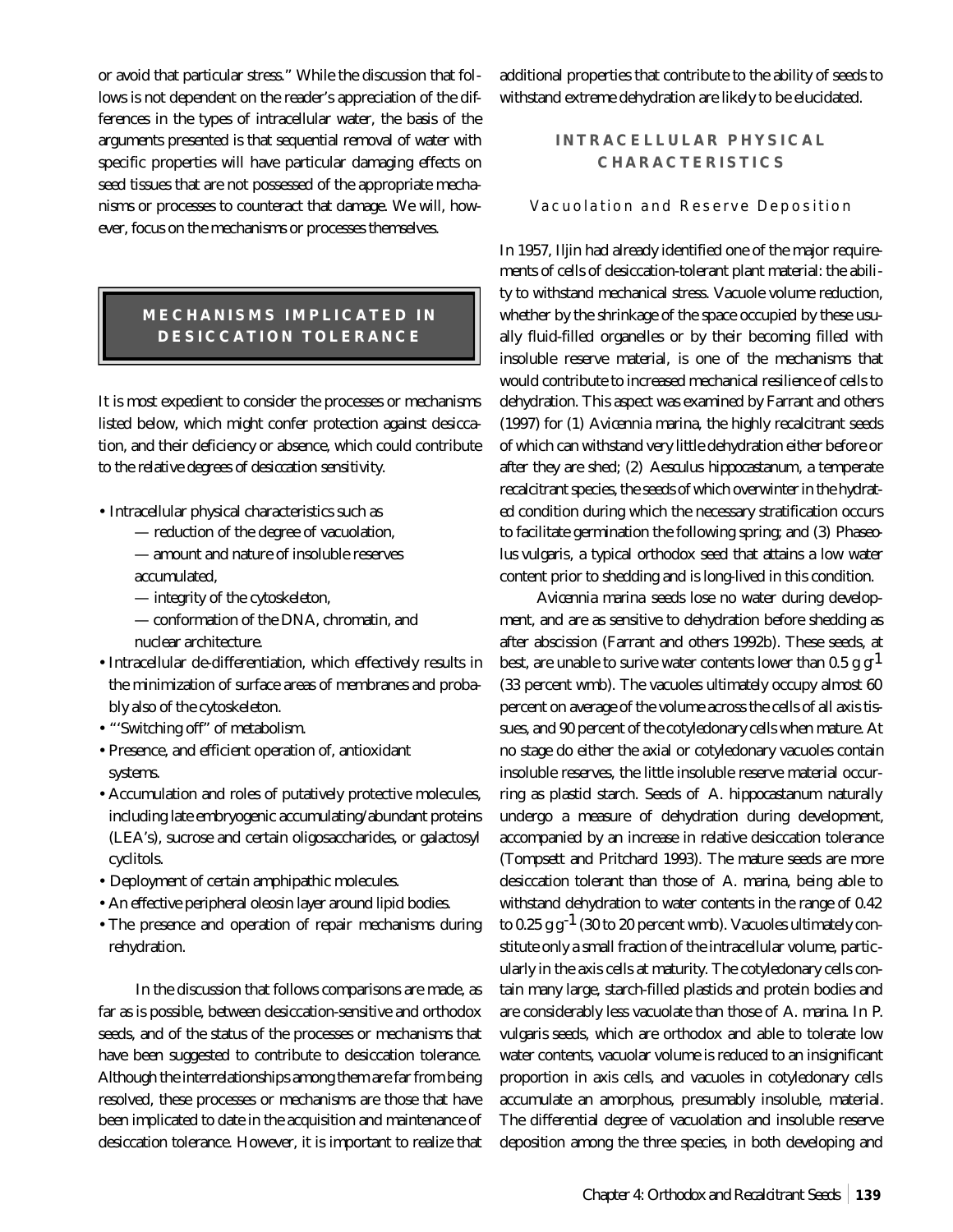mature seeds, correlates with their degree of desiccation sensitivity. This is in accord with the concept that a high degree of vacuolation can lead to lethal mechanical damage upon dehydration (Farrant and others 1997).

#### Reaction of the Cytoskeleton

The cytoskeleton, the major components of which are microtubules and microfilaments, is not only an integrated intracellular support system, it also plays a major role in imposing organization on the cytoplasm and also the nucleus. Microtubules consist of polymerized a -tubulin, and microfilaments are composed of F-actin, which is a polymer of G-actin. We are presently investigating the status of the actin microfilaments in hydrated and variously dehydrated embryonic axes of seeds of *Quercus robur*, a temperate recalcitrant species. In the hydrated state, there is an extensive microfilamentous network in the cells of the root tip, which becomes dismantled as the seeds are increasingly dehydrated–a feature that is expected for orthodox seeds as well. In such desiccation-tolerant seeds, orderly reassembly of the elements of the cytoskeleton accompanies imbibition, but once the water content falls to damagingly low levels in *Q. robur*, the microfilaments are not reassembled when the seeds are subsequently rehydrated (Mycock and others 2000). The resultant lack of the intracellular support and structural organization afforded by the cytoskeleton would obviously be a major damaging factor upon rehydration of recalcitrant seeds. Additionally, certain cytomatrical (cytoplasmic) enzyme systems exist as multienzyme particles in plant cells (Hrazdina and Jensen 1992), the formation of which could occur because of the binding of key or anchor enzymes to the microfilaments of the cytoskeleton, as illustrated for glycolysis by Masters (1984). Thus, failure of the cytoskeleton to reassemble following deleteriously low levels of dehydration would have physiological as well as structural consequences in the cells of desiccation-sensitive seed tissues.

#### DNA, Chromatin, and Nuclear Architecture Conformation

Maintenance of the integrity of the genetic DNA material in the desiccated condition in orthodox seeds, and/or its rapid repair when seeds are rehydrated, is considered to be a fundamental requirement for desiccation tolerance. There is, however, little information on which to draw. DNA assumes different conformational states depending on water activity and, although this has not yet been demonstrated for seeds, it is considered that as water is lost (i.e. water activity is lowered) such conformational changes will occur (Osborne and Boubriak 1994). According to information reviewed by those authors,

there is an increase in the number of base pairs per turn of the DNA helix as water is lost from the individually hydrated phosphate groups, and water bridges are formed instead as the conformation changes from the B to the Z form. Osborne and Boubriak (1994) have suggested that protein glycation (i.e. the nonenzymic addition of reducing sugars to [*i.a.*] histone proteins) is likely to occur, which could increase the incidence of DNA conformations appropriate to the dehydrated state. Those authors also discuss the possibility of nonenzymic methylation of cytosine occurring, which would favor the Zform of the DNA.

However, besides the postulated necessity of conformational changes in the DNA occurring as desiccation-tolerant material is dehydrated, the structure of the chromatin itself must also be stabilized. The highly condensed state of the chromatin in dry, orthodox seeds (e.g. Crévecoeur and others 1976, Sargent and others 1981), which is reversed at the stage in germination when desiccation sensitivity ensues (Deltour 1985), is thought to be a visible manifestation of its stabilized condition. A major factor in chromatin stabilization in the dry state in orthodox seeds might be the change in the H1-histone:nucleosome ratio to 2:1 from the 1:1 ratio that typifies the hydrated condition (Ivanov and Zlatanova 1989).

Nuclear architecture is a further factor that is probably involved in chromatin stability. The structural framework of the nucleus has been convincingly demonstrated for plant cells and is based on intermediate-type filaments called lamins (Moreno Díaz de la Espina 1995). The nucleoskeleton, organized into the lamina (underlying and connected to the inner surface of the nuclear envelope) and matrix (ramifying throughout the nucleus) is suggested to support and localize the chromatin in discrete domains, imposing the topological organization and coordination of intranuclear processes (Moreno Díaz de la Espina 1995). It is implicit that during dehydration and in the desiccated state of orthodox seeds, orderly reorganization of the nucleoskeleton should occur with its restitution as a functional framework upon rehydration.

While little is known about the effects of dehydration on the DNA, chromatin, and nuclear architecture in desiccationsensitive seeds, their stability in the dehydrated state clearly must be a prerequisite for desiccation tolerance. Maintenance of the integrity of the nucleus as a whole, and the genome in particular, may be imperfectly expressed, or the ability for this may even be totally lacking, in recalcitrant seeds. (For a fuller account of some of these aspects, see Leprince and others (1995) and Pammenter and Berjak (1999)). What is equally likely is that DNA repair mechanisms themselves are inadequate to restitute damage caused by dehydration of desiccation-sensitive seeds (see below).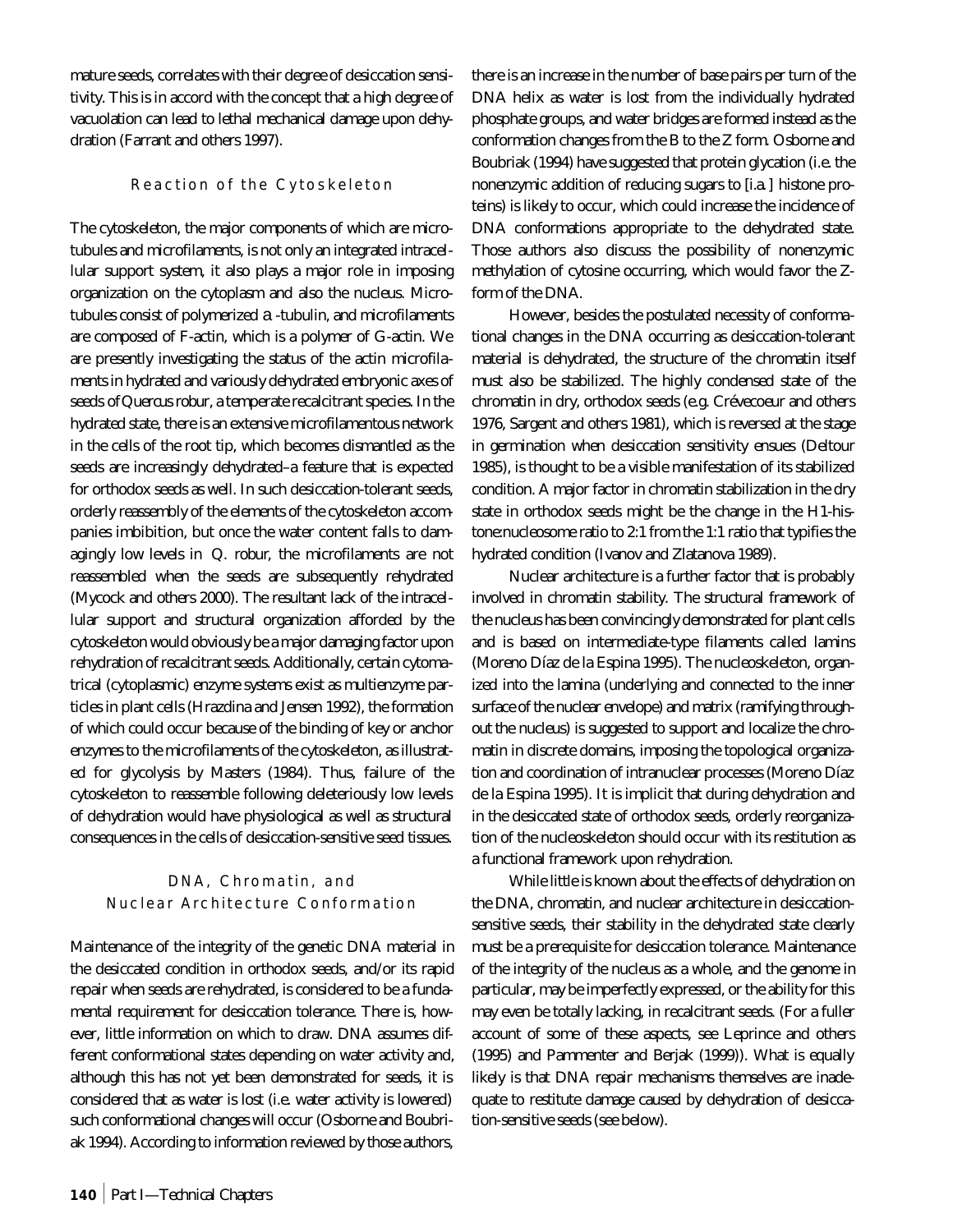## **INTRACELLULAR DE-DIFFERENTIATION**

De-differentiation, a characteristic of maturing desiccationtolerant seeds, is essentially a means by which intracellular structures are simplified and minimized (reviewed by Vertucci and Farrant 1995), which strongly suggests that membranes and cytoskeletal elements are vulnerable to dehydration. This phenomenon is reversed in orthodox seeds when water is taken up early during germination (Bewley 1979, Dasgupta and others 1982, Galau and others 1991, Klein and Pollock 1968, Long and others 1981).

An examination of the quantitative and qualitative status of mitochondria in seeds of *Avicennia marina*, *Aesculus hippocastanum,* and *Phaseolus vulgaris* showed that the proportion of cell volume occupied by these organelles was highest in *A. marina*, which is very desiccation sensitive, and substantially less for *A. hippocastanum*, which is in keeping with its less recalcitrant nature. In *P. vulgaris*, mitochondria occupied a significantly smaller proportion of the cell volume, even preceding the onset of maturation drying (Farrant and others 1997). Also, the mitochondria occupied a far greater proportion of the cell volume in the axis meristems of the two recalcitrant species than in the orthodox species, *P. vulgaris*. There were also marked differences in the structural complexity of the mitochondria among these three species: *A. marina* and *A. hippocastanum*, had well-developed cristae and a structure that was generally typical of an active, hydrated plant tissue; while in *P. vulgaris*, the mitochondria were almost completely de-differentiated even at tissue water contents comparable to those of the recalcitrant species at shedding (Farrant and others 1997). It thus seems that retention of organelles in the highly differentiated state is a major factor in the desiccation sensitivity of recalcitrant species, whereas the ability for ordered de-differentiation is, in fact, a prerequisite for seed survival in the dehydrated state.

There has long been uncertainty as to whether dehydration *causes* de-differentiation, or this intracellular minimization actually *precedes* the initiation of maturation drying (e.g. Vertucci and Farrant 1995). However, the observations on *P. vulgaris*reported by Farrant and others (1997), indicating that mitochondrial de-differentiation occurs, and that respiratory rate declines markedly (see also below) before maturation drying, support the idea that substantial qualitative and quantitative change actually occurs in advance of water loss.

**"SWITCHING OFF" OF METABOLISM**

Electron transport, albeit at a low level, has been recorded for dehydrated plant tissues, and respiration is measurable even at

seed water contents as low as 0.25 g  $g<sup>1</sup>$  [20 percent, wmb] (Vertucci 1989, Vertucci and Farrant 1995). However, in the water content range 0.45 to 0.25 g  $g<sup>1</sup>$  (30 to 20 percent [wmb]), unbalanced metabolism may lead to the generation, and essentially uncontrolled activity, of free radicals (Finch-Savage and others 1994a, Hendry 1993, Hendry and others 1992, Leprince and others 1990b, Vertucci and Farrant 1995). It is therefore imperative that, during maturation drying, desiccation-tolerant seeds be able to pass through this water content range with the minimum of damage. The efficient operation of antioxidant systems (Leprince and others 1993, Puntarulo and others 1991), as well as the "switching off" of metabolism, would reduce such damage. Rogerson and Matthews (1977) recorded that a sharp decline in respiratory substrates precedes, and presumably causes, the fall in respiratory rate which, they suggested, is an essential event enabling an orthodox seed to withstand rapid loss of water. The observations of Farrant and others (1997), indicating that a decline in respiratory rate occurs while mitochondria become substantially de-differentiated *prior* to maturation drying in the orthodox seeds of *Phaseolus vulgaris*, support the data and suggestions of Rogerson and Matthews (1977).

In desiccation-sensitive seeds, lethal damage occurs in the water content range 0.45 to 0.25 g  $g<sup>1</sup>$  (Vertucci and Farrant 1995) and, in some species, at considerably higher levels (Pammenter and others 1993). Death of relatively hydrated recalcitrant seeds (at  $c$ . 0.7 g  $g^{-1}$ , or higher [40 percent, wmb]) occurs when water is lost slowly. However, rapid dehydration rates allow survival to lower water contents (Farrant and others 1985). This observation led initially to the use of relatively rapid air-drying of excised embryonic axes to facilitate cryostorage (Normah and others 1986, Pritchard and Prendergast 1986) and later to the development of the flash-drying technique (Berjak and others 1990), by which the axes are dehydrated much more rapidly.

Flash-dried axes are *not* desiccation tolerant; on the contrary, they will not survive for longer than a day or two at best, under ambient conditions (Walters and others 2001) although they may be cryostored successfully (Wesley-Smith and others 1992). The desiccation sensitivity of recalcitrant material is the outcome of the fact that the axes (seeds) are actively metabolic, and the success of very rapid dehydration is that it minimizes the effects of this metabolism. This important point about drying rate is discussed in detail later.

Damage occurring in conjunction with unbalanced metabolism at these relatively high water contents should not be confused with desiccation damage in the strict sense. The latter describes the damage that occurs when water that is required to maintain the integrity of intracellular structures is removed (Walters and others 2001). Desiccation damage *sensu*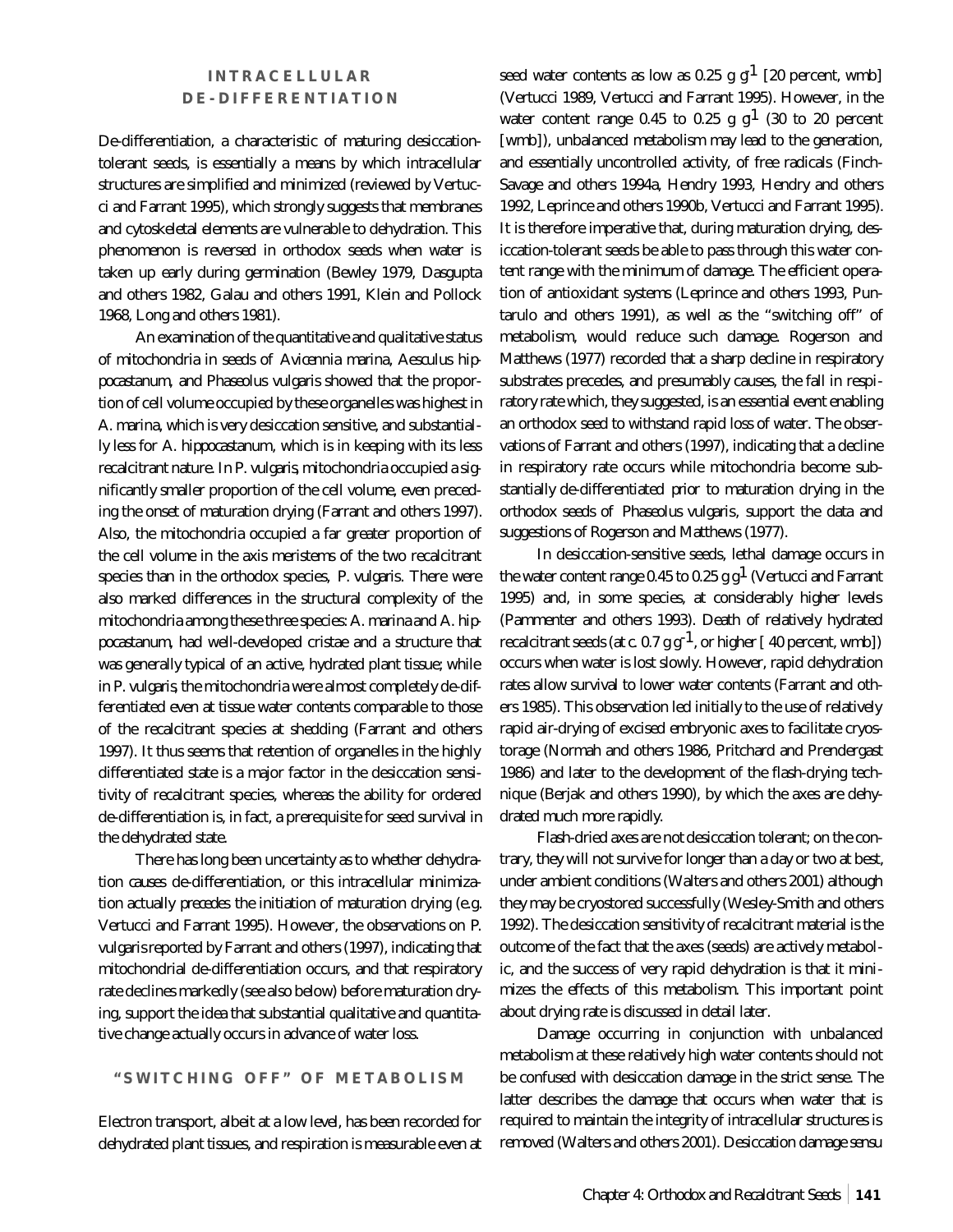*stricto* is the consequence of removing (any, or some, depending on the species) structure-bound, nonfreezable water (Pammenter and others 1991, Walters and others 2001). Lethal damage occurs upon loss of this water, even if flash-drying has successfully maintained axis viability to, or close to, this level of hydration (Pammenter and others 1991).

Another critical aspect of ongoing metabolism is cell cycling. The cell cycle describes the nuclear DNA content as 2C in cells that are not preparing for nuclear division, and as 4C in cells in which DNA replication has occurred, where the constant, C, denotes the DNA content of the haploid condition. During the cell cycle four distinct phases can be identified, *viz.* the  $G_1$  phase (2C), which is followed by the S phase, during which DNA replication occurs; after this the cells enter the  $\mathrm{G}_2$  phase, during which the amount of DNA remains doubled (i.e. 4C) as a result of events in the S phase, and this is followed by the phase known as  $G_2M$ , when mitosis reduces the DNA content to the 2C level typical of somatic cells in the next G1 phase. Brunori (1967) found that in orthodox *Vicia*  $faba$  seeds, most of the cells were arrested in  $G_1$ , and that DNA replication was one of the first events to be curtailed as the embryo cells lost water. S-phase replication is resumed only after several hours of imbibition, when water again becomes available to postharvest, orthodox seeds, as shown by Sen and Osborne (1974) for *Secale cereale* (rye): as soon as replication to  $4C$  values occurs and the cells enter  $G_2M$ , desiccation tolerance is lost.

In the the highly recalcitrant seeds of *Avicennia marina*, there is only the most transient arrest of DNA replication in root primordia (meristems) of *Avicennia marina* lasting no more than 24 hours around shedding. This is the time when the seeds (although highly desiccation sensitive) are *relatively* most tolerant of water loss and least active. Ongoing cell cycling is associated with marked desiccation sensitivity of the DNA. When only 16 to 18 percent of the total water is lost from the *A. marina* material, there is a reduction of 70 to 80 percent in the nuclei that will incorporate thymidine, and after a 22-percent water loss, damage of the DNA cannot be repaired even when water is made freely available. Ongoing cell cycling, therefore, is another manifestation of the fact that metabolism is not "switched off," at least in these highly recalcitrant seeds, which is considered to be a major factor accounting for their desiccation sensitivity. In related work on the temperate recalcitrant species *Acer pseudoplatanus*, however, cell cycling was found to be arrested, with over 60 percent of the cells in the 2C state (Finch-Savage and others 1998). However, seeds of *A. marina* are poised for immediate germination, while those of *A. pseudoplatanus* are dormant, requiring cold stratification before they will germinate. For seeds of *Azadirachta indica,* recorded as showing intermediate behavior, the 2C DNA level has been reported as occurring to the virtual exclusion of 4C (Sacandé and others 1997). These disparate results on the status of the cell cycle in three nonorthodox seed species serve to highlight the fact that different factors may contribute to the nature, and differing degrees, of desiccation sensitivity.

## **PRESENCE AND EFFICIENT OPERATION OF ANTIOXIDANT SYSTEMS**

A range of antioxidant processes operate in orthodox seeds (e.g. Hendry 1993, Leprince and others 1993), and the role of such processes under conditions of water deficit and desiccation stress in plants has been reviewed by McKersie (1991) and Smirnoff (1993). As discussed above, it is particularly in the water content range from 0.45 to 0.25 g  $g^{-1}$  (30 to 20 percent, wmb), that unregulated metabolic events resulting in the first wave of free-radical generation are likely to occur (Vertucci and Farrant 1995). This implies that antioxidant systems (i.e. free-radical scavenging systems) should be maximally effective during maturation drying of orthodox seeds, and again when seeds take up water upon imbibition.

Reviews of metabolic damage associated with dehydration of recalcitrant seeds highlight the idea that free-radical generation may well be a major injurious factor (Berjak and Pammenter 1997; Côme and Corbineau 1996a, 1996b; Smith and Berjak 1995), particularly because protective mechanisms appear to become impaired under conditions of water stress (Senaratna and McKersie 1986, Smith and Berjak 1995). Rapid formation of free radicals and decreasing activity of antioxidant systems have been reported as occurring during dehydration of the seeds of the temperate recalcitrant species *Quercus robur* (Finch-Savage and others 1993). Lipid peroxidation, which is a major consequence of uncontrolled free-radical generation, with the ultimate accumulation of a stable free radical in the embryonic axes, has been shown to accompany dehydration of the seeds of three temperate, recalcitrant species— -*Q. robur*, *Castanea sativa,* and *Aesculus hippocastanum* (Finch-Savage and others 1994a)–and free radical formation has been reported to accompany viability loss in seeds of the highly recalcitrant, tropical species *Shorea robusta* (Chaitanya and Naithani 1994). While hydroperoxide formation has been shown to accompany dehydration at a range of temperatures of the recalcitrant seeds of *Zizania palustris*, significantly more was produced at 37 °C than at 25 °C, and tetrazolium tests revealed that viability was severely affected by water loss at the higher temperature (Ntuli and others 1997).

From the evidence reviewed above, there is no doubt that damage ascribable to uncontrolled free-radical generation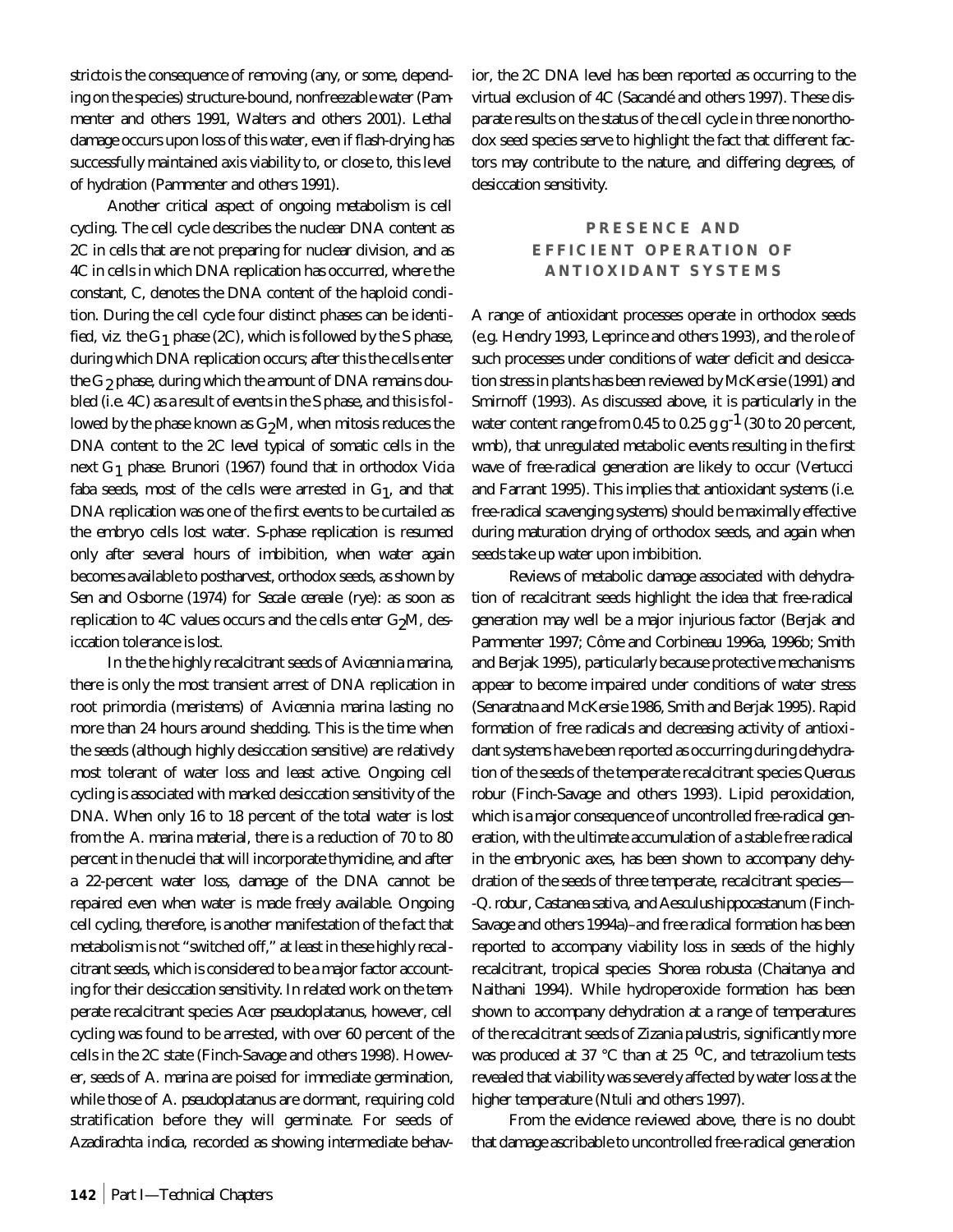occurs during dehydration in the recalcitrant seeds of a range of species that show differing degrees and manifestations of nonorthodox behavior. This implies not only that free radicals are produced as a consequence of water stress in these desiccation-sensitive seeds, but also that antioxidant systems are ineffective at curbing them. Together, then, these factors must be seriously considered as constituting one of the major causes of desiccation sensitivity.

## **ACCUMULATION AND ROLES OF PUTATIVELY PROTECTIVE MOLECULES**

## Late Embryogenic Accumulating/Abundant Proteins (LEA's)

LEA's (Galau and others 1986) comprise a set of hydrophilic, heat-resistant proteins associated with the acquisition of desiccation tolerance in developing orthodox seeds (Galau and others 1991 reviewed by Bewley and Oliver 1992, Kermode 1990, Ried and Walker-Simmons 1993). Their synthesis appears to be associated with the high ABA levels that peak during the later stages of seed development (Kermode 1990). The characteristics of LEA's and the conditions under which they appear have led to suggestions that they function as protectants, perhaps stabilizing subcellular structures in the desiccated condition (Close and others 1989, Dure 1993, Lane 1991).

The position of LEA's (or dehydrin-like proteins, as they may be termed) in nonorthodox seeds appears at first sight to be anomalous, as some species do not express these proteins while others express them to variable extents. Seeds of *Avicennia marina*, which are extremely desiccation sensitive, appear not to express LEA's at all (Farrant and others 1992a). In contrast, seeds of *Zizania palustris* (North American wild rice), which are recalcitrant (Vertucci and others 1994) but show differential responses to dehydration depending on temperature (Kovach and Bradford 1992a, Ntuli and others 1997), do express this type of protein (Bradford and Chandler 1992, Still and others 1994). Dehydrin-like proteins were shown to be expressed in a range of temperate, recalcitrant species (Finch-Savage and others 1994b, Gee and others 1994), but the absence of such proteins correlated with low ABA levels was found to characterize the mature, recalcitrant seeds of 10 tropical, wetland species (Farrant and others 1996). Those authors showed the presence of dehydrin-like proteins in other temperate and tropical recalcitrant (nonwetland) species, and suggested that their occurrence may be habitat-related, perhaps also providing protection against low-temperature stress. In a comparative study on mature seeds of two tropical tree species, neither of which occurs in wetlands, dehydrin-type proteins were absent in *Trichilia dregeana*, while accumulating in *Castanospermum australe* (Han and others 1997). The immature seeds and the seedlings of these two species were shown to differ in terms of production of such proteins in response to stresses imposed by dehydration, application of ABA, or exposure to cold, with *T. dregeana* not responding by the production of these putatively protective proteins (Han and others 1997).

Thus, it seems that the ability to express LEA's or dehydrin-type proteins cannot be taken as an indication that the seeds of a particular species will or will not withstand dehydration. This indicates clearly that desiccation tolerance must be the outcome of the interplay of more than one (and probably many) mechanisms or processes. Details of this, particularly pertaining to LEA's/dehydrins, sugars, and various stresses, have been reviewed by Kermode (1997). However, the variable expression of LEA's/dehydrins in recalcitrant seeds on a species basis may, in association with the presence or absence of other factors, account for the *degree* of nonorthodox behavior exhibited under a particular set of circumstances.

#### Sucrose, Oligosaccharides, or Galactosyl Cyclitols

The possible role(s) of nonreducing sugars in relation to desiccation tolerance in seeds has been extensively reviewed (e.g. by Berjak and Pammenter 1997, Horbowicz and Obendorf 1994, Obendorf 1997, Vertucci and Farrant 1995). Accumulation of nonreducing sugars, particularly of the raffinose series (Blackman and others 1992, Koster and Leopold 1988, Leprince and others 1990a) and/or galactosyl cyclitols (Horbowicz and Obendorf 1994, Obendorf 1997) has been implicated in the acquisition and maintenance of the desiccated state in orthodox seeds, generally in two major ways. These are in terms of the "Water Replacement Hypothesis" (Clegg 1986, Crowe and others 1992) and vitrification, otherwise referred to as glassy state formation (Koster and Leopold 1988, Leopold and others 1994, Williams and Leopold 1989).

Orthodox seed maturation invariably seems to be accompanied by the accumulation of nonreducing oligosaccharides which coincides with the reduction of monosaccharides, and maintenance of the desiccated state is associated with high levels of sucrose and other oligosaccharides. Evidence for the replacement of membrane-associated water (the Water Replacement Hypothesis, i.e. the replacement of water by sucrose to maintain lipid head-group spacing, thereby preventing gel-state transformation) is equivocal, and a recent critique questions its relevance in the desiccated state of orthodox seeds (Hoekstra and others 1997). However, the role of sucrose in the formation of intracellular glasses (i.e. vitrifica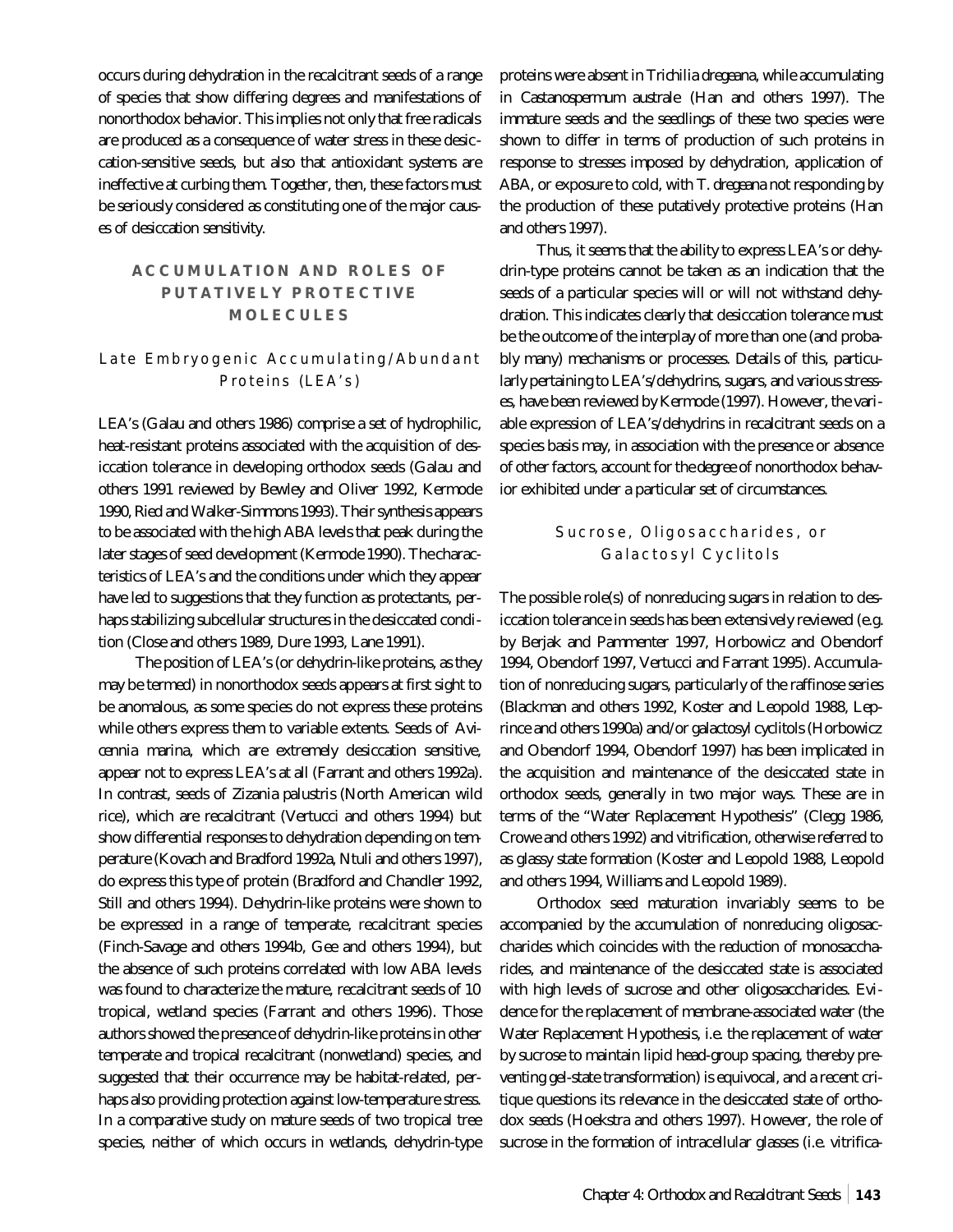tion) is more convincing. The metastable, glassy state occurs *at low water contents* in seeds, when sucrose and certain oligosaccharides or galactosyl cyclitols form high-viscosity, amorphous, super-saturated solutions (Obendorf 1997). The occurrence of glasses is held to impose a stasis on intracellular reactivity, protecting macromolecules against denaturation and possibly preventing or minimizing liquid crystalline gel phase transformations of the lipid bilayer of membranes (e.g. Leopold and others 1994).

Walters and others (1997) have suggested that a significant proportion of the sugars may be tightly associated with LEA's–these complexes acting to control and optimize the rate of water loss during dehydration of orthodox seeds. It should be noted, however, that this should not obviate the participation of either the LEA's or the sugars in the maintenance of orthodox seed viability in the desiccated state.

The formation of intracellular oligosaccharides occurs at the expense of monosaccharides, and confers the advantage that immediately available respiratory substrates are removed (Koster and Leopold 1988, Leprince and others 1992, Rogerson and Matthews 1977). This would serve to reduce the spectrum of damaging reactions that can occur as orthodox seeds pass through critical water content ranges favoring unbalanced metabolism, during maturation drying (see *"Switching off" of metabolism*, above).

Whatever the role(s) of sucrose and oligosaccharides or galactosyl cyclitols may be in orthodox seeds, *seeking parallels for desiccation-sensitive seeds is entirely inappropriate*. While sucrose and other oligosaccharides are produced in some of the few recalcitrant seed species that have been assayed (Farrant and others 1993, Finch-Savage and Blake 1994), glass formation will occur only at water contents *well below* the lethal limit. When recalcitrant seeds are dehydrated under ambient conditions (which is what would occur in the natural habitat), they lose viability at relatively high water contents–in the region of 0.7 g (or more) water per g dry mass [ 40 percent, wmb] (Pammenter and others 1991), which are *far* higher that those required for glass formation to occur (Bruni and Leopold 1992, Leopold and others 1994, Sun and others 1994, Williams and Leopold 1989). The same argument holds if water replacement by sugars is an operative phenomenon in orthodox seeds; this too would occur only at water contents of 0.3 g per g dry material (Hoekstra and Van Roekel 1988), which is well below the lethal limit for slowly drying recalcitrant seeds.

The one involvement of sugars in the variable desiccation sensitivity of recalcitrant seeds might be via the mechanism suggested by Walters and others (1997) for maturing orthodox seeds, *viz.* the modulating effect of sugar/LEA complexes on dehydration rate. Very marked variability occurs in the rate at which recalcitrant seeds of different species lose water under the same conditions (Berjak and Pammenter 1997, Farrant and others 1989) and it is possible that the significance of sugars and LEA's in embryos of recalcitrant seeds of some species lies in the modulation of the drying rate by complex formation. Walters and others (1997) have also suggested that LEA proteins in temperate recalcitrant seeds may play a role in their survival during overwintering.

#### **DEPLOYMENT OF CERTAIN AMPHIPATHIC MOLECULES**

It has been suggested that partitioning of endogenous amphipathic molecules (amphipaths) into membranes upon water loss may be a prerequisite for desiccation tolerance (Golovina and others 1998). Those authors have presented evidence of the movement during dehydration of both introduced, apolar spin probes and endogenous amphipaths into the bilayer of desiccation-tolerant pollen. This process, which was complete after dehydration to the relatively high water content of 0.6 g per g dry mass (37 percent, wmb), was reversed during rehydration, when the amphipaths repartitioned to the cytomatrix (aqueous cytoplasm). This reverse movement was suggested to account for the transient leakage that is invariably observed when desiccation-tolerant material (pollen and seeds) is imbibed from the dry state (Golovina and others 1998).

The partitioning of amphipathic molecules into the bilayer was suggested by those authors as serving to maintain the integrity of membranes in the dry state in desiccation-tolerant organisms, by substantially lowering the water content at which the phase change of membrane lipids occurs. Liquid crystalline to gel phase changes in membranes are well documented in response to dehydration, but the essential property for desiccation tolerance is that they must be reversible, reestablishing the membranes in a functional condition upon rehydration (Hoekstra and others 1992). This demands that integral membrane proteins retain their position in the desiccated state, a role that might also be ascribed to the amphipathic molecules.

If the partitioning of amphipaths into membranes is established as a universal phenomenon occurring during dehydration of orthodox seeds, it is possible that they are absent or, if present, incompletely functional or nonfunctional in desiccation-sensitive seeds. Dehydration of the embryos from recalcitrant *Camellia sinensis* seeds was found to induce a phase change in membrane lipids, which was reversible, but the proteins were irreversibly affected (Sowa and others 1991). It may be significant that at a water content of 0.6 g  $g^{-1}$ , when amphipath partitioning has been observed to be complete (Golovina and others 1998), slowly dried recalcitrant seeds,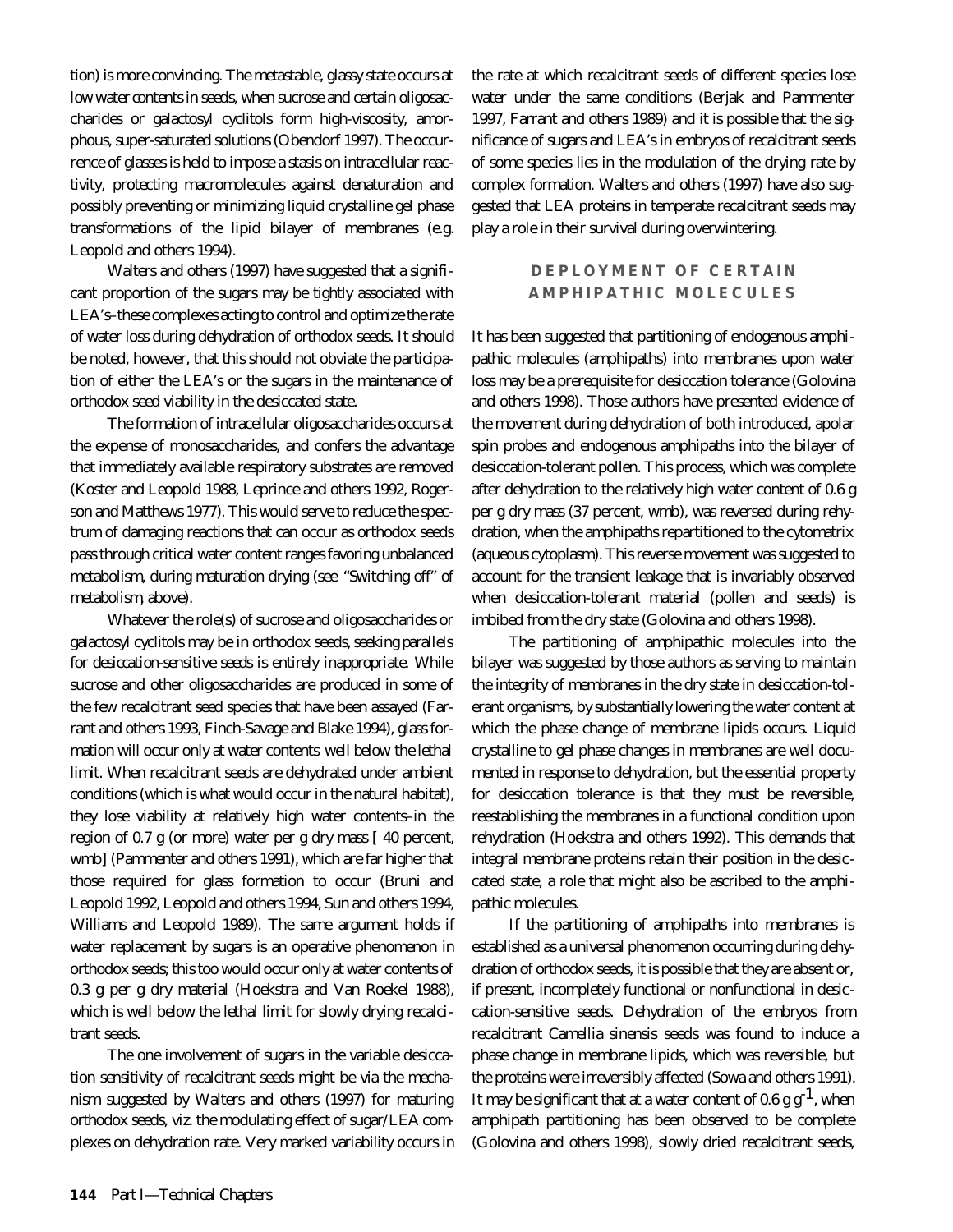and even the flash-dried axes of certain species, will have lost viability (Pammenter and others 1991, 1993; also see below). In highly desiccation-sensitive recalcitrant seeds, it is possible that phase changes of the membrane bilayers might not be reversible, for example, if nonbilayer structures or hexagonal phases result (reviewed by Vertucci and Farrant 1995). Partitioning of endogenous amphipaths into the bilayer upon dehydration is unlikely to act in isolation; thus, even if such molecules are present in cells of recalcitrant seeds, they may well depend on another mechanism or process to achieve their reversible migration.

#### **THE POSSIBLE ROLE OF OLEOSINS**

The term *oleosin* refers to a unique protein type that surrounds the lipid (oil) droplets in plant cells (Huang 1992). Oleosins have a central, hydrophobic domain that interacts with the periphery of the lipid, and an amphipathic N-terminal domain that, with the C-terminal domain, facilitates interaction with the aqueous cytomatrix. The oleosin boundary of lipid bodies allows these hydrophobic masses to be accommodated as discrete entities in the aqueous cytomatrix under hydrated conditions, and it has been suggested that their role during dehydration prevents the bodies from coalescing in desiccation-tolerant seeds (Leprince and others 1997).

Leprince and others (1997) recorded a lack (or inadequate amount) of oleosins in desiccation-sensitive seeds of some species, and although little obvious change in the integrity of the bodies as a consequence of dehydration was observed, rehydration appeared to have deleterious effects on their stability. Coalescence of lipid bodies is a common abnormality accompanying deterioration, even in cells of stored, orthodox seeds (Smith and Berjak 1995). Although the effects of fungi associated with both stored orthodox and recalcitrant seeds in bringing about lipid body coalescence cannot be ruled out, the occurrence of this phenomenon could well be, at least partly, a consequence of some deficiency in desiccation-sensitive seeds. In view of the findings of Leprince and others (1997), the deficiency of an adequate oleosin sheath around the lipid bodies may underlie the inherent instability of these organelles during rehydration following damaging levels of desiccation of some recalcitrant seeds. However, it must be stressed that the presence of fully functional oleosins cannot, in itself, account for desiccation tolerance. Rather, it must be viewed as one of the mechanisms contributing to the spectrum of properties necessary if orthodox seeds are to survive extreme dehydration.

## **THE PRESENCE AND OPERATION OF REPAIR MECHANISMS DURING REHYDRATION**

There is both indirect and direct evidence that repair mechanisms do come into play when dry orthodox seeds are rehydrated. For example, seeds that have been stored under adverse conditions, but are still 100-percent viable, typically show a lag before there are visible signs of germination, during which it is commonly accepted that repair processes are taking place. Ultrastructural studies on maize seeds have provided evidence supporting this contention, where mitochondrial repair was observed during the lag period (Berjak and Villiers 1972). Studies on rye seeds have shown that even in the dry state there is progressive deterioration of the DNA as a result of endo- and exonuclease activity during storage (Elder and others 1987), which cannot be repaired until the seeds are rehydrated (Boubriak and others 1997).

Much of the evidence for the operation of repair processes during rehydration comes from osmopriming experiments on low-vigor seeds. This process involves controlled rehydration to the end of phase II, which achieves a hydration level that facilitates repair but precludes germination proper (Bray 1995, Bray and others 1993). Those authors have shown that replacement of damaged rRNA occurs, and lesions in the DNA and protein-synthesizing systems are repaired, during priming.

It is generally agreed that free radical generation (see above) continues in air-dried orthodox seeds during storage (reviewed by Smith and Berjak 1995) and the ensuing damage obviously must be repaired on rehydration, arguing strongly for the presence and efficient operation of antioxidant systems at this stage. During dehydration of desiccation-sensitive seeds and seedlings, however, such systems have been shown to fail (Hendry and others 1992, Leprince and others 1992) and are assumed to remain ineffective when water is once again provided (Côme and Corbineau 1996a, 1996b).

When recalcitrant seeds or axes excised from such seeds are subjected to nonlethal dehydration, it is generally observed that there is an increase in the time taken for the onward growth of germination, which might be interpreted as facilitating repair. However, this is likely to be strictly limited; present studies have shown that after 22 percent of the water is lost from hypocotyl tips of *Avicennia marina*, dehydration-associated DNA damage can no longer be repaired when water is once again provided. DNA instability to dehydration is also shown by seedlings produced from orthodox seeds, once they have reached the stage when desiccation tolerance has been lost (Boubriak and others 1997).

Very little work that targets the aspect of possible repair of mature, dehydration-damaged recalcitrant seeds has yet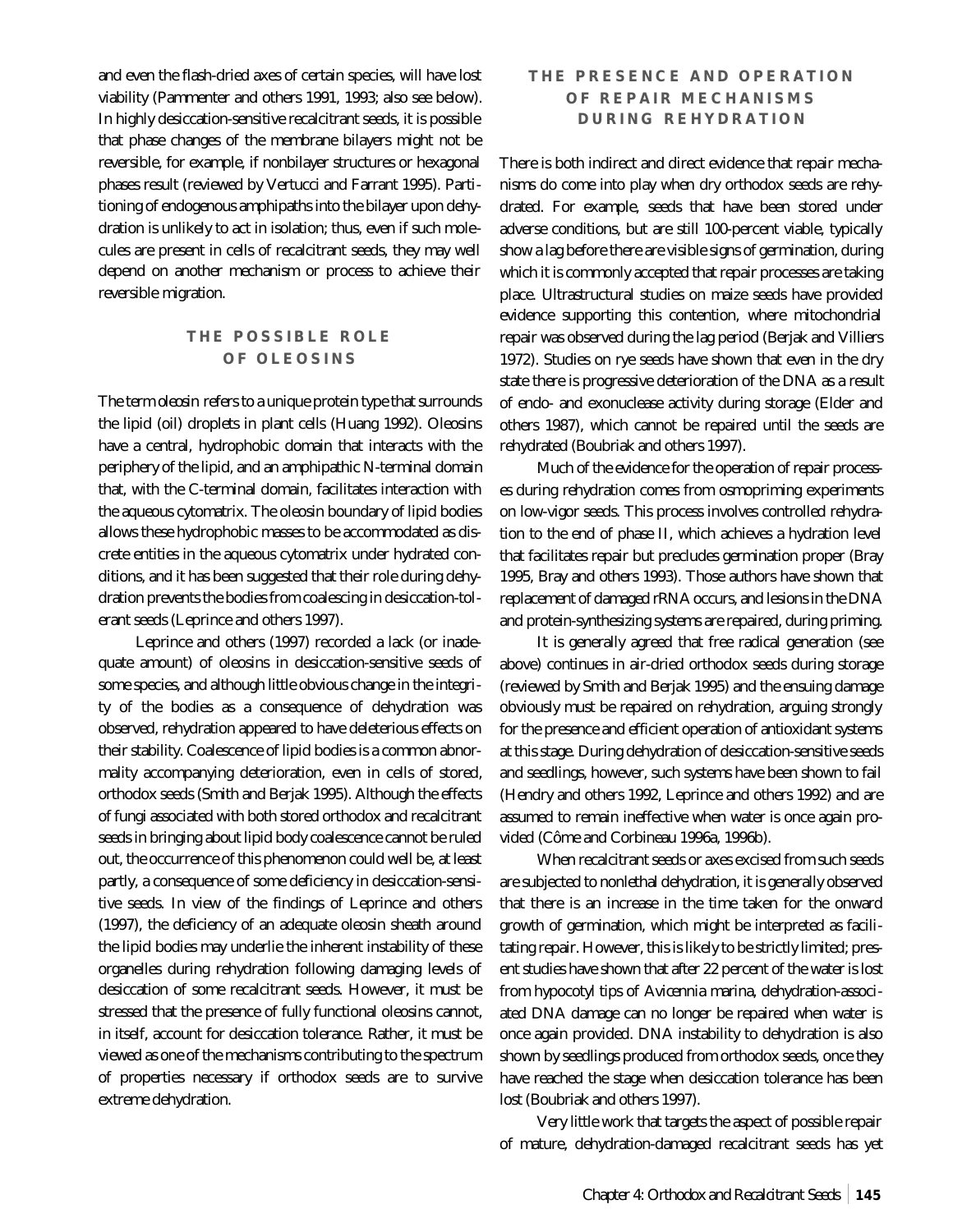been done. It is presently tacitly assumed that the necessary repair systems are present, but are themselves damaged by dehydration beyond certain limits–limits that might vary among seed species of markedly differing desiccation sensitivity. However, this aspect requires considerable investigation to obtain both qualitative and quantitative data to clarify the situation.

# **DRYING RATE - A VITAL FACTOR IN DETERMINING THE DEGREE OF DEHYDRATION THAT WILL BE TOLERATED**

We now know that much confusion has occurred in comparative work on individual species of recalcitrant seeds because of conflicting data regarding "critical water contents," below which viability will be lost. This is because the dimensions of the *time* taken for water to be lost, or the temperature at which the drying experiments were carried out, have been ignored. While the effects of temperature will not presently be discussed, there are several publications focused on the seeds of *Zizania* spp. which show that this parameter can have very marked effects on the outcome of drying regimes and/or optimal storage water contents (Kovach and Bradford 1992b; Ntuli and others 1997; Vertucci and others 1994, 1995). The effect of the maturity status of the seeds–which is often extremely difficult to ascertain for recalcitrant types–also has significant effects on the degree of dehydration that will be tolerated (reviewed by Berjak and Pammenter 1997, Finch-Savage 1996) but also will not be taken further.

The aspect of the *time* taken for water to be lost is a variable that has been identified as having profound effects on the degree of dehydration that desiccation-sensitive seed material will tolerate. The more rapidly dehydration can be achieved, the lower is the water content to which the seeds or axes can be dried without damage accumulation that culminates in viability loss. This is particularly marked when excised axes are dried (Berjak and others 1993; Normah and others 1986; Pammenter and others 1991, 1993). Very rapid drying of excised recalcitrant axes (flash-drying) facilitates nonlethal dehydration to water contents in the region of 0.4 to 0.25 g  $g<sup>1</sup>$  dm, which is close to the hydration level where all the water is nonfreezable (generally structure-associated), although tolerance to such low water contents is not invariably the case (Pammenter and others 1993). It must be noted, however, that such rapid drying does *not* mean that the seed tissues are potentially desiccation tolerant; rather, the faster dehydration can be achieved, the less the time during which the axes are in the

**146** *Part I—Technical Chapters*

water content range that permits damaging, potentially lethal, aqueous-based reactions to occur. As discussed below, these are the processes that, given sufficient time, will cause viability loss at relatively high water contents when the tissues are dehydrated slowly (Berjak and others 1989, 1993; Pammenter and others 1998; Pritchard 1991). Far from actually being desiccation tolerant, axes from recalcitrant seeds will survive only for very short periods (hours to a day or two), at the lowest water contents attainable (Walters and others 2001).

Marked effects of drying rate on whole seeds are generally harder to attain, because seed size often prevents the achievement of suitably rapid dehydration. However, not all recalcitrant seeds are too large, or lose water too slowly, to facilitate the achievement of very different drying rates. The ability to achieve lower water contents while retaining viability has been recorded for whole seeds of *Avicennia marina* (Farrant and others 1985) and *Quercus rubra* (Pritchard 1991). We have recently carried out studies to ascertain the effects of drying rate on whole seeds of *Ekebergia capensis*, a tropical, meliaceous, recalcitrant species) for which markedly different drying rates can be achieved (Pammenter and others 1998). The results obtained illustrated the effects of drying rate dramatically: viability loss was already apparent in slowly dried seeds at high axis water contents [ 1.25 g water per g dry material ( 55 percent, wmb)] while those that were dehydrated rapidly showed unimpaired vigor and full germinability at an axis water content of 0.7 g  $g^{-1}$  (40 percent, wmb). Seeds dried at an intermediate rate retained viability to the intermediate axis water content level of  $c. 1.0 g g<sup>1</sup>$  (50 percent, wmb). Ultrastructural observations suggested that different damaging mechanisms bring about intracellular damage, depending on the drying rate. Advanced degradation of membranes, particularly of the plastids, and an abnormality of the lipid bodies occurred in axes from slowly dried seeds at water contents in the region of 1.1 g  $g^{-1}$  (52 percent, wmb) when viability had declined to 37 percent. The damage became steadily worse with slow drying to lower water contents, until, at  $0.6$  g g<sup>-1</sup> (37) percent, wmb), only fragments of intracellular components remained. At a water content of 0.57 g  $g^{-1}$  (36 percent, wmb), axes from rapidly dried seeds (viability 80 percent) showed little signs of intracellular damage; it was only at considerably lower axis water contents that signs of deterioration were noted, which coincided with declining viability. At no stage did the extensive degradation that characterized axis cells from slowly dried seeds occur, supporting the proposal that if desiccation-sensitive material can pass quickly enough through water content ranges at which lethal reactions are prevalent, then it is possible to dry the material down to a far lower hydration level (see Vertucci and Farrant 1995 for discussion of the various hydration levels).